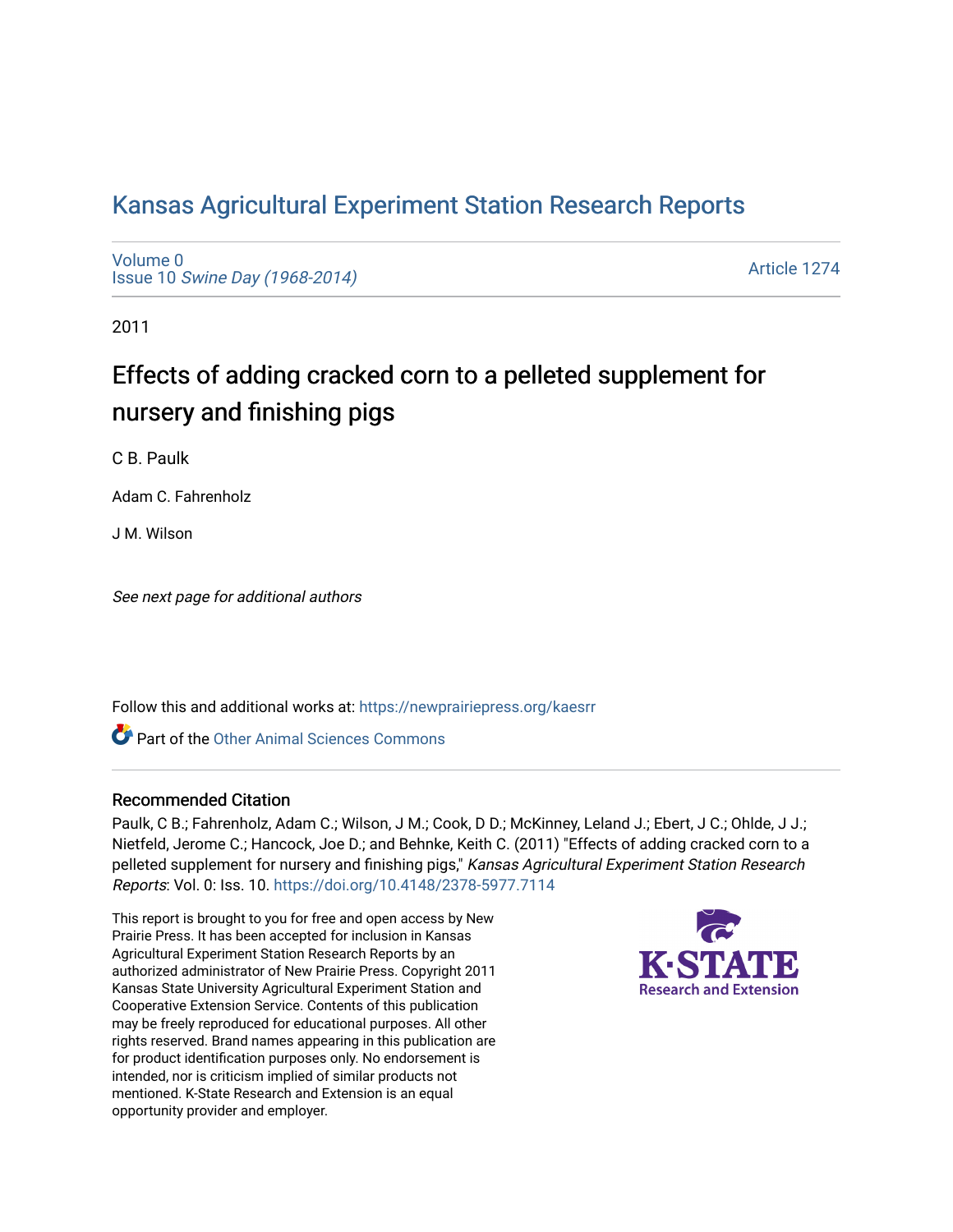# Effects of adding cracked corn to a pelleted supplement for nursery and finishing pigs

## Abstract

Three experiments were conducted to determine the effects of supplementing cracked corn into diets of nursery and finishing pigs. In Exp. 1, 144 pigs were used in a 28-d trial. Pigs (PIC TR4  $\tilde{A}$  – 1050; initially 16.5 lb) were weaned and allotted with 6 pigs per pen (3 barrows and 3 gilts) and 6 pens per treatment. All pigs were fed a common diet for 7 d postweaning and the experimental diets for the next 28 d. Treatments were corn-soybean meal-based in the form of mash, pellets, and pellets with 100% of the corn either ground (618  $\hat{I}$ /<sub>4</sub>m) or cracked (3,444  $\hat{I}$ /<sub>4</sub>m) and blended into the diet after the rest of the formulation (the supplement) had been pelleted. Overall (d 0 to 28), ADG and F/G improved when pigs were fed the mash control compared to the pelleted diets (P < 0.001); however, this response was caused by the poor performance of pigs fed the supplement treatments, with the pigs fed the complete pellets having improved (P < 0.01) ADG and F/G compared with pigs fed the pelleted supplement blended with ground and cracked corn. Finally, pigs fed the supplement blended with cracked corn had numerically lower (P < 0.11) ADG and poorer (P < 0.001) F/G compared to those fed the supplement blended with ground corn. In Exp. 2, 224 nursery pigs (initially 16.3 lb) were used with 7 barrows or 7 gilts per pen and 8 pens per treatment. Treatments were corn-soybean meal-based and fed as mash, pellets, and pellets with 50% of the corn either ground (445  $\frac{2}{m}$ ) or cracked (2,142  $\frac{2}{m}$ ) and blended with the pelleted supplement. Pigs fed mash had improved (P < 0.03) ADG and F/G compared with pigs fed the other treatments; however, this resulted from adding ground or cracked corn outside the pellets (complete pellets vs. pelleted supplement with corn, P < 0.01). In Exp. 3, 252 finishing pigs (initially 88.2 lb) were used with 7 pigs per pen and 9 pens per treatment. The treatments were the same as Exp. 2. Pigs fed mash had lower (P < 0.004) ADG compared with pigs fed diets with pellets. Pigs fed complete pellets had improved (P < 0.03) ADG and F/G compared with pigs fed corn and the pelleted supplement. Also, pigs fed the supplement blended with cracked corn had greater (P < 0.02) ADG than pigs fed the supplement blended with ground corn. Pelleting the diet led to an increase (P < 0.05) in ulceration scores; however, these negative effects on ulcer scores were reduced (P < 0.001) by cracking 50% of the corn and adding it postpellet.; Swine Day, Manhattan, KS, November 17, 2011

## Keywords

Swine Day, 2011; Kansas Agricultural Experiment Station contribution; no. 12-064-S; Report of progress (Kansas State University. Agricultural Experiment Station and Cooperative Extension Service); 1056; Swine; Corn; Cracked corn; Feeding processing; Pelleting; Nursery pig; Finishing pig

### Creative Commons License



This work is licensed under a [Creative Commons Attribution 4.0 License](https://creativecommons.org/licenses/by/4.0/).

### Authors

C B. Paulk, Adam C. Fahrenholz, J M. Wilson, D D. Cook, Leland J. McKinney, J C. Ebert, J J. Ohlde, Jerome C. Nietfeld, Joe D. Hancock, and Keith C. Behnke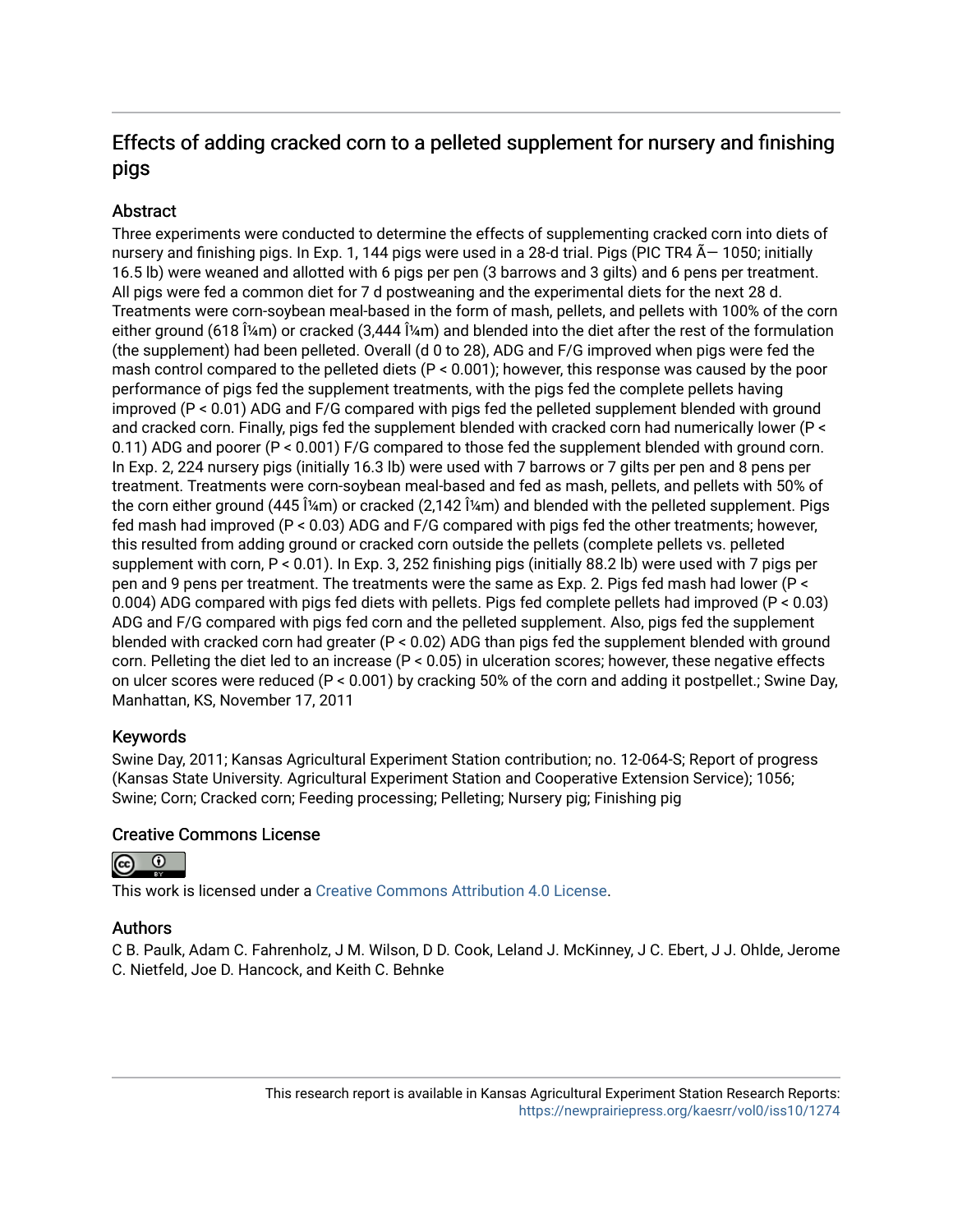# Effects of Adding Cracked Corn to a Pelleted Supplement for Nursery and Finishing Pigs

*C. B. Paulk, J. D. Hancock, A. C. Fahrenholz1 , J. M. Wilson1 , D. D. Cook1 , L. J. McKinney1 , K. C. Benhke1 , J. C. Ebert2 , J. J. Ohlde2 , and J. C. Nietfeld3*

## Summary

Three experiments were conducted to determine the effects of supplementing cracked corn into diets of nursery and finishing pigs. In Exp. 1, 144 pigs were used in a 28-d trial. Pigs (PIC TR4  $\times$  1050; initially 16.5 lb) were weaned and allotted with 6 pigs per pen (3 barrows and 3 gilts) and 6 pens per treatment. All pigs were fed a common diet for 7 d postweaning and the experimental diets for the next 28 d. Treatments were corn-soybean meal-based in the form of mash, pellets, and pellets with 100% of the corn either ground (618  $\mu$ m) or cracked (3,444  $\mu$ m) and blended into the diet after the rest of the formulation (the supplement) had been pelleted. Overall (d 0 to 28), ADG and F/G improved when pigs were fed the mash control compared to the pelleted diets (*P* < 0.001); however, this response was caused by the poor performance of pigs fed the supplement treatments, with the pigs fed the complete pellets having improved (*P* < 0.01) ADG and F/G compared with pigs fed the pelleted supplement blended with ground and cracked corn. Finally, pigs fed the supplement blended with cracked corn had numerically lower (*P* < 0.11) ADG and poorer (*P* < 0.001) F/G compared to those fed the supplement blended with ground corn.

In Exp. 2, 224 nursery pigs (initially 16.3 lb) were used with 7 barrows or 7 gilts per pen and 8 pens per treatment. Treatments were corn-soybean meal-based and fed as mash, pellets, and pellets with 50% of the corn either ground (445 μm) or cracked (2,142  $\mu$ m) and blended with the pelleted supplement. Pigs fed mash had improved ( $P < 0.03$ ) ADG and F/G compared with pigs fed the other treatments; however, this resulted from adding ground or cracked corn outside the pellets (complete pellets vs. pelleted supplement with corn,  $P < 0.01$ ).

In Exp. 3, 252 finishing pigs (initially 88.2 lb) were used with 7 pigs per pen and 9 pens per treatment. The treatments were the same as Exp. 2. Pigs fed mash had lower (*P* < 0.004) ADG compared with pigs fed diets with pellets. Pigs fed complete pellets had improved (*P* < 0.03) ADG and F/G compared with pigs fed corn and the pelleted supplement. Also, pigs fed the supplement blended with cracked corn had greater (*P* < 0.02) ADG than pigs fed the supplement blended with ground corn. Pelleting the diet led to an increase ( $P < 0.05$ ) in ulceration scores; however, these negative effects on ulcer scores were reduced (*P* < 0.001) by cracking 50% of the corn and adding it postpellet.

Key words: corn, cracked corn, feed processing, pelleting, nursery pig, finishing pig

<sup>&</sup>lt;sup>3</sup> Department of Diagnostic Medicine/Pathobiology, College of Veterinary Medicine, Kansas State University.



<sup>&</sup>lt;sup>1</sup> Department of Grain Science and Industry, Kansas State University.

<sup>2</sup> Key Milling, Clay Center, Kansas.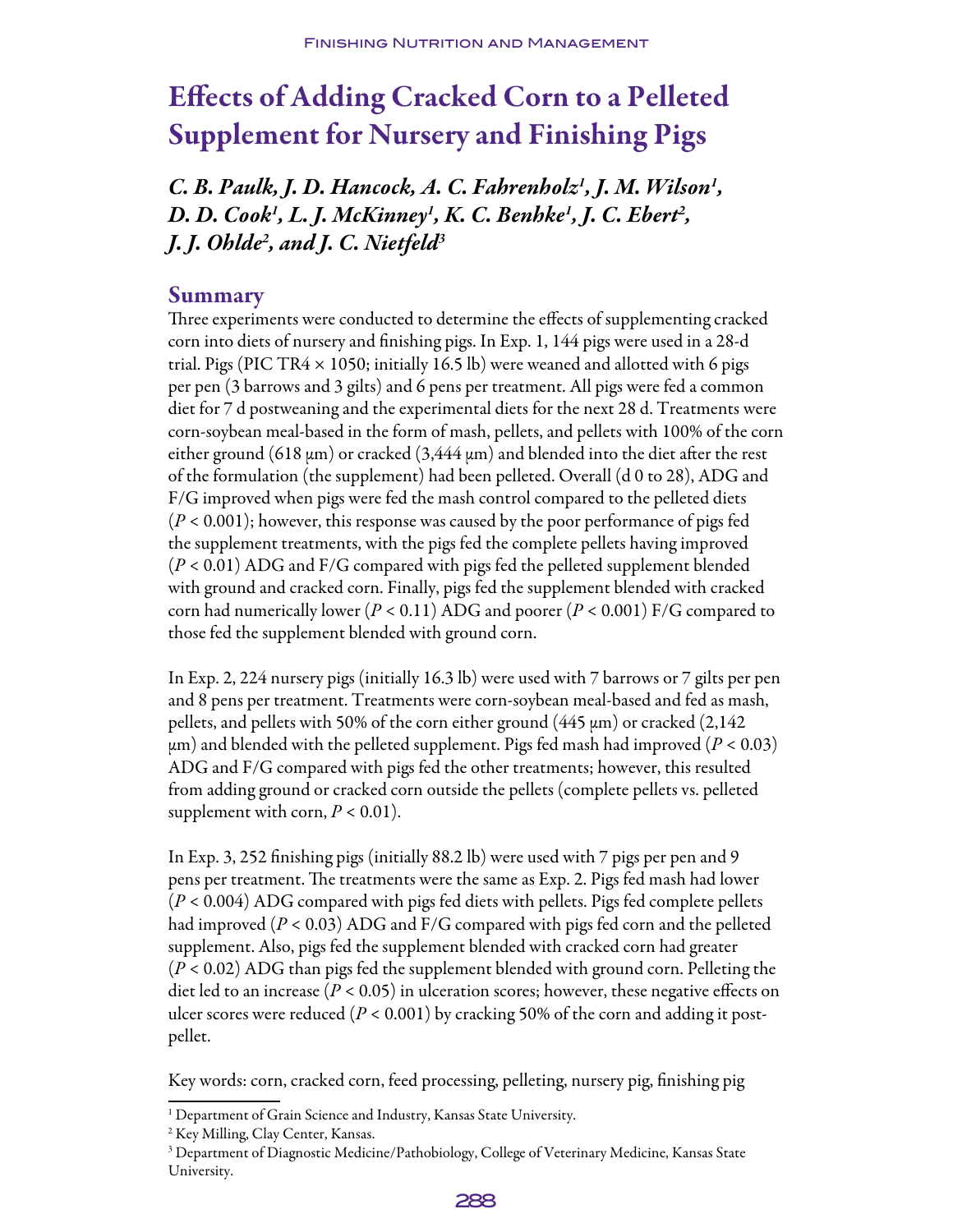# Introduction

From 2008 to present, historically high grain prices have pressured swine producers to strive for maximizing efficiency of gain by pigs as never before. An effective means of reducing high feed costs is improving nutrient utilization through feed processing. Previous research at Kansas State University has demonstrated that grinding and pelleting grains leads to improvements in nutrient digestibility and efficiency of gain in pigs; however, these feed manufacturing practices also have negative impacts. Fine grinding of cereals decreases bulk density, production rate, and flowability of feed while also increasing dustiness and the amount of energy required for processing. Pelleting can be used to reduce or eliminate bridging and dustiness and restore bulk density, but it adds energy costs for feed processing and often becomes the limiting factor in feed mill throughput. Additionally, fine grinding and pelleting have been shown to increase the incidence and severity of ulceration of the pars esophagea region of the pigs' stomach.

Colleagues in the poultry industry have suggested that feeding whole and cracked grain can improve gut health and reduce milling cost without negatively affecting growth performance in broilers. Thus, we designed 3 experiments to determine the effects of adding cracked corn to diets on growth performance and milling efficiency while preparing diets for nursery and finishing pigs.

## Procedures

All animal use in these experiments was approved by the Kansas State University Animal Care and Use Committee.

*Experiment 1.* A total of 144 pigs (PIC TR4  $\times$  1050, initially 16.5 lb) were weaned at 21 d of age, sorted by sex and ancestry, blocked by weight, and assigned to pens, with 3 barrows and 3 gilts per pen and 6 pens per treatment. The pigs were housed in an environmentally controlled nursery with pens ( $4 \text{ ft} \times 5 \text{ ft}$ ) having woven wire flooring. Animal level temperature was initially 90°F and was decreased by 3°F each week. Each pen had a self-feeder and nipple water to allow ad libitum consumption of feed and water. Pigs were fed a common pelleted diet (Rapid Start N/T; Suther Feeds Inc., Frankfort, KS) for the first 7 d postweaning, then used in a 28-d growth assay. Treatments were corn-soybean meal-based and fed in the form of mash, pellets, and pellets with 100% of the corn (ground or cracked) blended into the diet after the rest of the formulation (the supplement) had been pelleted. The experimental diets (Table 1) were fed in 2 phases, with Phase 1 fed from d 0 to 14 and Phase 2 from d 14 to 28 of the experiment. All diets were formulated to meet or exceed the nutrient requirement estimates suggested by the National Research Council (NRC, 1998<sup>4</sup>). Pigs and feeders were weighed on d 0, 14, and 28 of the experiment to allow calculation of ADG, ADFI, and F/G.

All feed processing was completed at the K-State Grain Science Pilot Feed Mill. The corn was milled using a three-high roller mill (1:1, 1.5:1, 1.5:1 differential drives; 3.2, 4.7, and 6.3 corrugations per centimeter; and 0, 8.3, and 8.3 cm of spiral per meter of roller, Model K, Roskamp Manufacturing, Cedar Falls, IA). Particle size of the ground and cracked corn was determined using Tyler sieves (numbers 6, 8, 10, 14, 20, 28, 35, 48, 65, 100, 150, 200, 270, and a pan) and Ro-Tap shaker (W. S. Tyler, Mentor, OH).

 $^4$  NRC. 1998. Nutrient Requirements of Swine.10 $^{\rm th}$  ed. Natl. Acad. Press, Washington, DC.

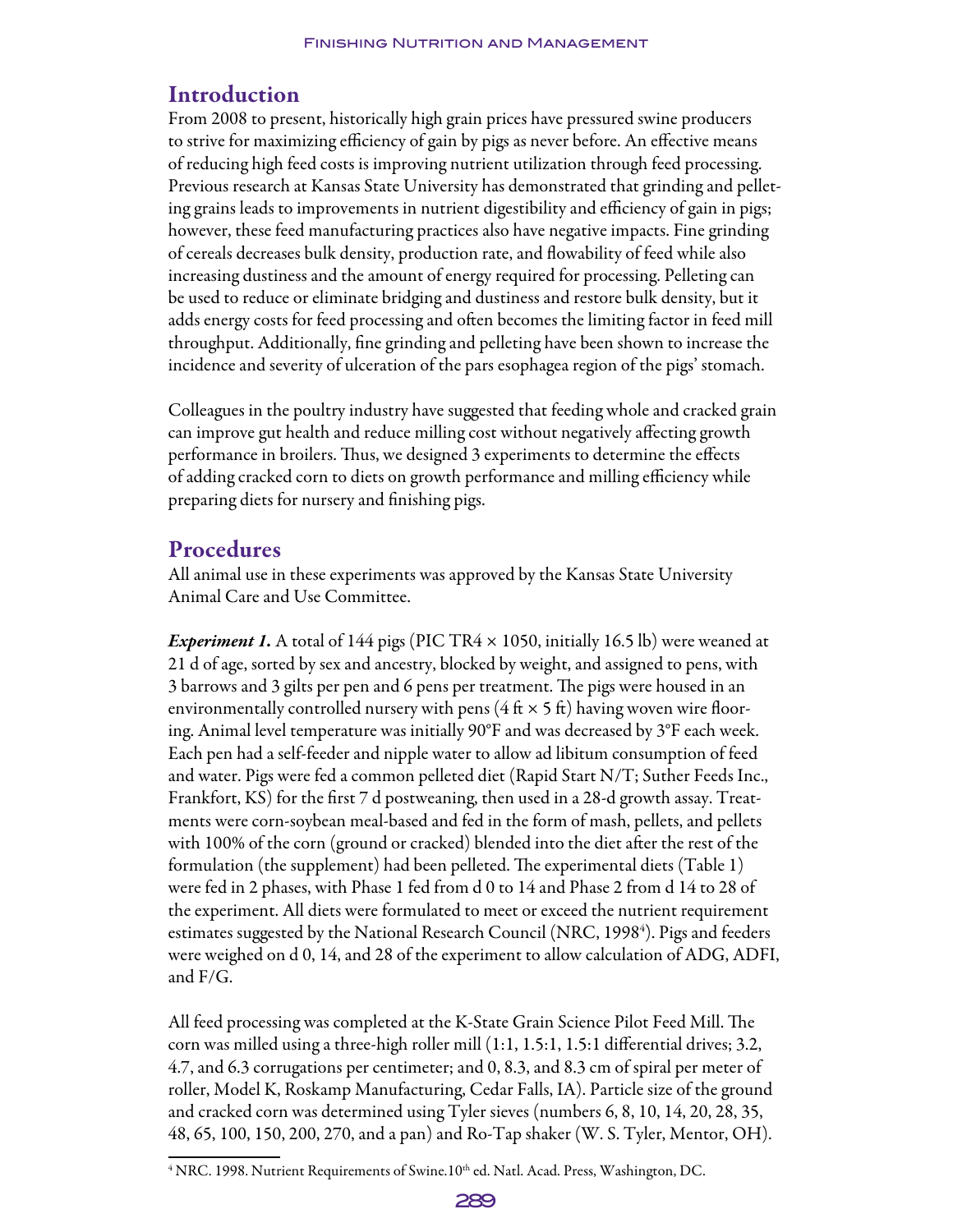One hundred-gram samples were sifted for 10 min and the weight of the residue on each screen was used to calculate geometric mean particle size  $(d_{\text{gw}})$  and the log normal standard deviation ( $s_{gw}$ ). A 30 horsepower pellet mill (30 HD Master Model, California Pellet Mill, San Francisco, CA) equipped with a 5/32-in. × 7/8-in. die was used to pellet the complete pellets and the pelleted supplement. Feed was steam conditioned to approximately 160 and 180°F prior to pelleting for Phase 1 and 2, respectively. To preserve pellet quality, added fat exceeding 2% was applied postpellet. Pellet durability index (PDI) was determined using the standard tumbling-box technique. Finally, an amp-volt meter (Model DM-II, Amprobe Instrument, Lynbrook, NY) was used to calculate energy consumption during the grinding and pelleting processes.

*Experiment 2.* A total of 224 pigs (PIC TR4  $\times$  1050, initially 16.3 lb) were weaned at 21 d of age, sorted by sex and ancestry, blocked by weight, and assigned to pens, with 7 barrows and 7 gilts per pen and 8 pens per treatment. Animal housing and management were identical to procedures used in Exp. 1. Treatments were corn-soybean mealbased and fed as mash, pellets, and pellets with 50% of the corn (ground or cracked) blended into the diet after the rest of the formulation (the supplement) had been pelleted. The experimental treatments (Table 1) were fed in 2 phases, with Phase 1 d 0 to 13 of the experiment and Phase 2 d 13 to 28. All diets were formulated to meet or exceed the nutrient concentrations suggested by the National Research Council (NRC, 1998).

Pigs and feeders were weighed on d 0, 13, and 28 of the experiment to allow calculation of ADG, ADFI, and F/G. All feed processing was completed at the K-State Grain Science Pilot Feed Mill. All diets were processed as in Exp. 1, but added fat exceeding 5% was applied postpellet in Exp. 2. Grain particle size, PDI, and energy consumption were also determined as described for Exp. 1. A modified PDI was also determined by adding 5 hexagonal nuts into the tumbling box.

*Experiment 3*. Two hundred fifty-two finishing pigs (PIC TR4  $\times$  1050; average initial BW of 88.8 lb) were sorted by weight, sex, and ancestry and assigned to pens and treatments were randomly assigned. Pigs were housed in an environmentally controlled finishing facility with a complete slatted concrete floor and adjustable gates to allow for 10 ft²/pig. Each pen contained a self-feeder and cup waterer to allow ad libitum consumption of feed and water. An automated feeding system (FeedPro; Feedlogic Corp., Willmar, MN) was used to feed individual pens and record feed weights for each pen. The 80-d experiment had 7 pigs per pen (4 barrows and 3 gilts) and 9 pens per treatment. Treatments were the same as described in Exp. 2. The automated feeding system was used to blend ground or cracked corn with the pelleted supplement. Diets were fed in 3 phases (Table 3). Diets were formulated to meet or exceed all nutrient requirement estimates by the National Research Council (NRC, 1998).

Feed processing was completed at a commercial feed mill (Key Feeds, Clay Center, KS). For the complete mash, complete pellet, and pelleted supplement with ground corn treatments, corn was milled through a hammer mill (Jacobson P24209 series 2) equipped with a full circle screen with 1/8-in.-diameter openings. For the cracked corn treatment, the corn was processed using a 40 horsepower two-high roller mill (1.5:1, 1.5:1 differential drives; 1.55 and 1.55 corrugations per centimeter; and 6 and 16 cm of spiral/meter of roller, Ferrell Ross  $10 \times 36$ , Hereford, TX). The geometric mean

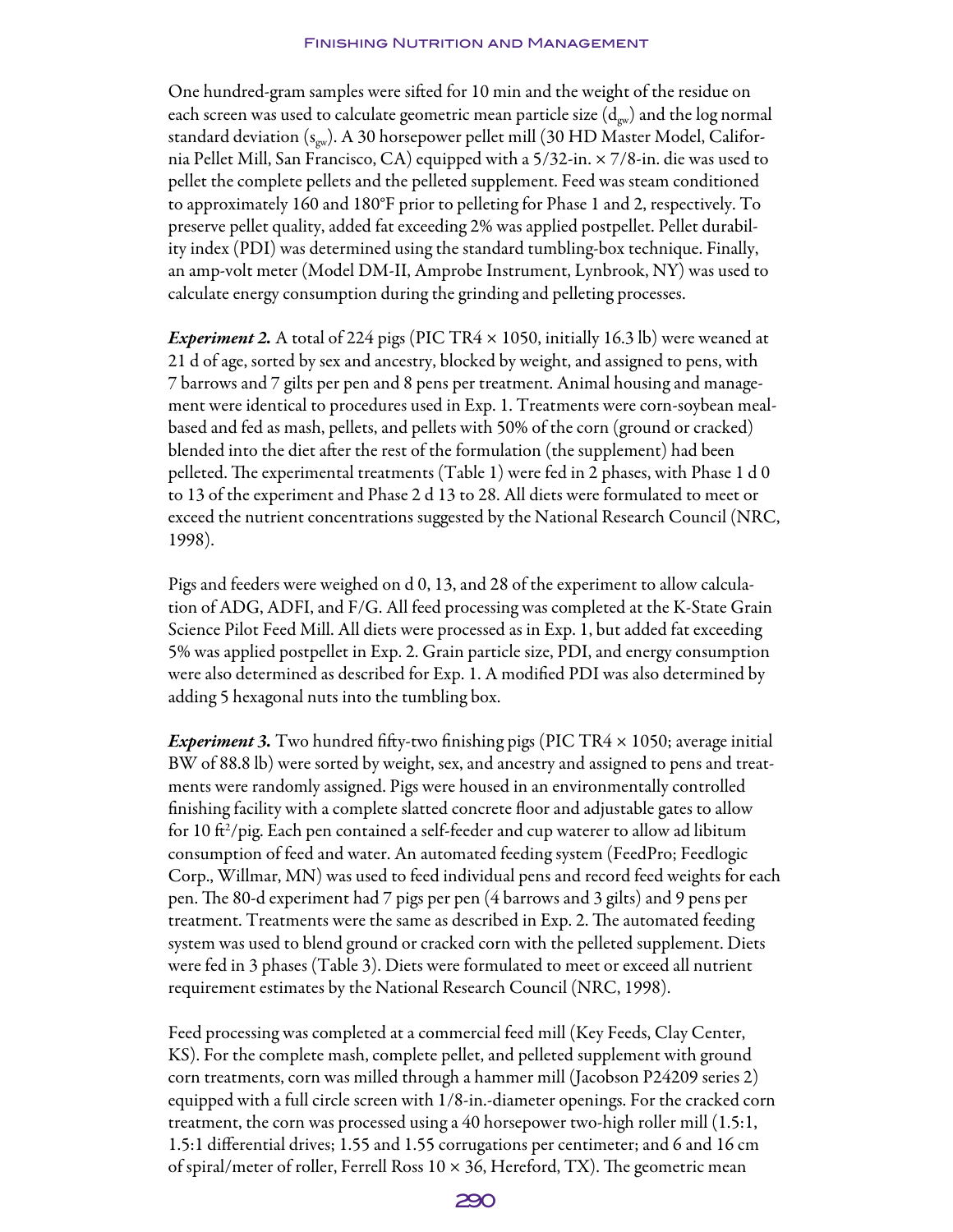particle size, log normal standard deviation, PDI, modified PDI, and energy consumption were determined as described in Exp. 1. The complete pellet and the pelleted supplement were pelleted in a 125 horsepower pellet mill (Century, California Pellet Mill, San Francisco, CA) with 3/16-in. die. All supplemental fat was added in the mixer before conditioning with steam at 167°F before pelleting.

Pigs and feeders were weighed on day 0, 26, 54, and 80 to allow calculation of ADG, ADFI, and F/G. On d 80, the pigs were tattooed and shipped to a commercial abattoir (Farmland Foods Inc., Crete, NE) for collection of carcass data and stomachs. The esophageal region of the stomachs was removed and scored for ulcers and keranitization by a trained veterinary pathologist. For keratinization, the non-glandular mucosa of the esophageal region that was not ulcerated was scored on the scale of 1 = none (normal or no keratinization),  $2 = \text{mild}$  (keratin covering < 25% of the non-glandular mucosa),  $3$  = moderate (keratin covering 25 to 75% of the non-glandular mucosa), and  $4$  = severe (keratin covering > 75% of the non-glandular mucosa). Because keratinization is a precursor to ulceration, stomachs that were fully ulcerated and thus had no remaining squamous epithelium were assumed to have been fully keratinized prior to ulcer development and given a score of 4 for keratinization. For ulceration, the esophageal region was scored as  $1 =$  none,  $2 =$  mild (ulceration present but affecting < 25% of the nonglandular mucosa),  $3 =$  moderate (ulceration of 25-75% of the non-glandular mucosa), and  $4$  = severe (ulceration of  $> 75\%$  of non-glandular mucosa).

*Statistical analysis.* Data in Exp. 1 and 2 were analyzed as a randomized complete block design and data in Exp. 3 were analyzed as a completely randomized design using the MIXED procedure of SAS (v9.2; SAS Institute Inc., Cary, NC). In Exp. 1, BW at d 7 (the initiation of the growth assay) was used as a covariate. Orthogonal contrasts were used to separate treatment means in all experiments with comparisons of: (1) mash vs. treatments with pellets, (2) complete pellets vs. pelleted supplement with ground and cracked corn, and (3) pelleted supplement with ground vs. cracked corn. Results were considered significant at *P ≤* 0.05 and considered a trend at *P ≤* 0.15.

For Exp. 3, HCW was used as a covariate for analyses of backfat thickness, loin depth, and fat-free lean index (FFLI).

## Results and Discussion

*Experiment 1.* The particle sizes of the ground and cracked corn were 618 and 3,444 μm, respectively. The difference in milling procedure resulted in 7.6 times more energy (6.8 vs. 0.9 kWh/ton) required to fine-grind corn in the hammermill vs. cracking corn in the roller mill. Fine-grinding corn in the hammer mill also reduced throughput from 4.3 to 1.1 ton/h compared with cracking corn in the roller mill.

Energy required for pelleting the complete pellet and the pelleted supplement was 14.3 and 13.0 kWh/ton, respectively (Table 3). The supplement and complete diet for Phase 1 had similar PDI, but for Phase 2 the PDI for the supplement was 7% points greater than the PDI for the complete diet.

Grinding and pelleting the complete diet required 5 times more energy (17.3 vs 3.5 kWh/ton) than simply grinding the mash (Table 4); however, total energy required to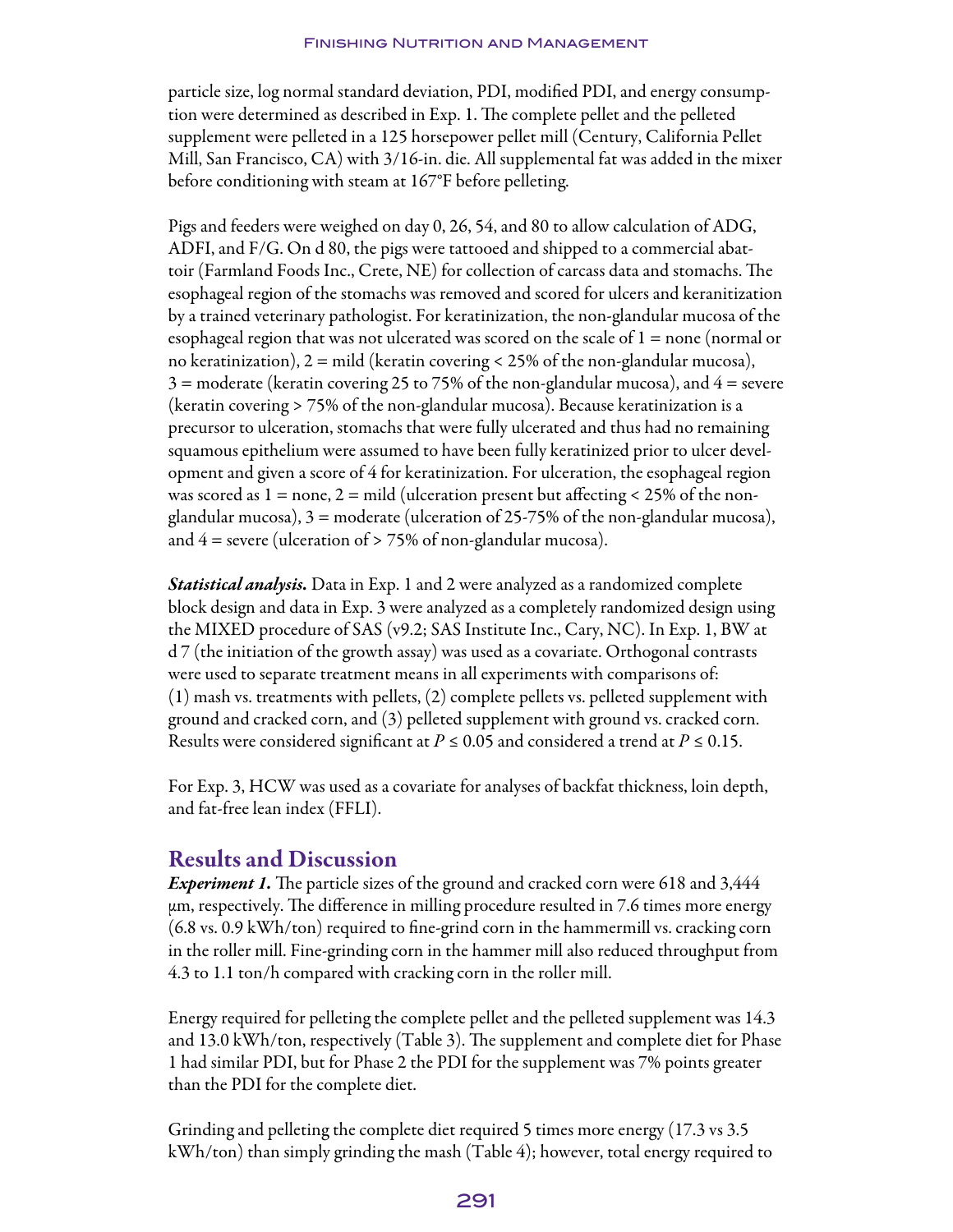produce the pelleted supplement with ground or cracked corn was reduced by 7.4 and 10 kWh/ton, respectively, when compared with pelleting the entire diet.

Overall (d 0 to 28), ADG, F/G, and final BW were improved when pigs were fed the mash control compared to the pelleted diets  $(P < 0.001)$ , but this response was caused by the poor performance of pigs fed the supplement treatments with the pigs fed the complete pellets having improved (*P* < 0.01) ADG, F/G, and final BW compared with pigs fed the pelleted supplement blended with ground and cracked corn. Finally, pigs fed the supplement blended with cracked corn had numerically lower (*P* < 0.11) ADG, final BW, and poorer  $(P < 0.001)$  F/G compared with those fed the supplement blended with ground corn.

*Experiment 2.* The particle sizes of the ground and cracked corn were 445 and 2,412 μm, respectively. Grinding the corn using the hammer mill required 8.3 times the amount of energy (8.2 vs. 0.99 kWh/ton) as the roller mill used to crack corn (Table 5).

The average energy required to pellet the complete diet (8.14 kWh/ton) and the supplement (7.88 kWh/ton) were similar (Table 5). The PDI (96.6% and 96.7%) and modified PDI (95.8% and 95.8%) were almost identical for both the complete and supplement pellets for Phase 1, respectively. For Phase 2 diets, the PDI and modified PDI for the supplement were 1.6 and 3.5% points higher than the PDI and modified PDI for the complete pellets, respectively.

To grind and pellet the complete diet required 3 times more total energy (12.3 vs 4.2 kWh/ton) than simply grinding the mash (Table 6), but total energy required to produce the pelleted supplement with ground or cracked corn was reduced by 2.3 and 4.2 kWh/ton, respectively, compared with pelleting the entire diet.

 For the 28-d experiment, pigs fed mash had improved (*P* < 0.03) ADG, F/G, and final BW compared to pigs fed the other treatments; however, pigs fed the supplement blended with ground or cracked corn had a trend for decreased (*P* < 0.14) ADG and final BW and increased (*P* < 0.001) ADFI and F/G compared with those fed the complete pellet.

*Experiment 3.* To pellet the supplement required 9% less energy (kWh/ton) but had a production rate 1% less than the complete diet (Table 7). This does not account for treatment differences due to removing 50% of the corn and adding it postpellet. PDIs and modified PDIs were similar between the complete pellet and the pelleted supplement. Milling of the corn using a roller mill and hammer mill (1/8-in. screen) achieved corn particle sizes of 2,841 μm and 493 μm, respectively. Grinding the corn using the hammer mill required 9 times the energy (kWh/ton) and reduced the production rate by 102% compared with cracking the corn with the roller mill.

The cost effects pelleting can have on a feed mill are also important to consider. To grind and pellet the complete diet, an additional 15.3 kWh/ton of energy was required compared to simply grinding the mash (Table 8); however, removing 50% of the corn from the pellet and either grinding or cracking it reduced total energy consumed by grinding and pelleting by 36 and 48%, respectively. Energy was based on \$0.07/kWh when calculating energy cost. Pelleting the complete diet increased the electrical cost

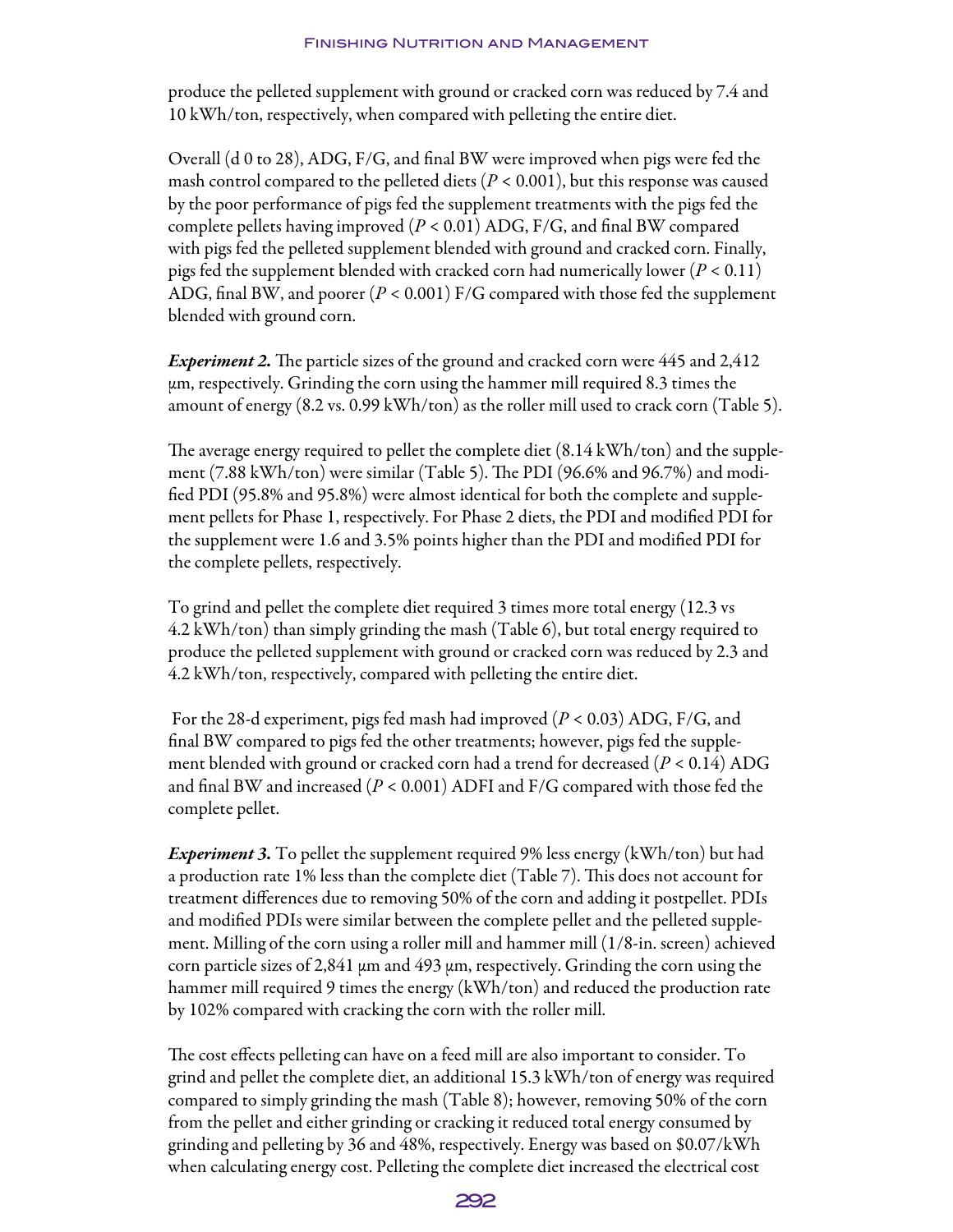alone from \$0.39 to \$1.46 compared with simply grinding the mash, but removing 50% of the corn from the pellet and cracking it can reduce diet cost by \$0.70/ton compared with the pelleted complete diet.

Adding 50% of the corn after pelleting can reduce cost from \$1.46/ton (complete pellet) to \$0.93/ton (pelleted supplement with ground corn) or it can be further reduced to \$0.76/ton (pellet supplement with cracked corn). A feed mill with the capability of producing 6 tons of pellets/h and running 50 h/wk could produce 300 ton/wk. Pelleting the complete diet would increase electrical cost from \$117 to \$438 per week, costing them an extra \$321/wk for electrical cost alone. If 50% of the corn is removed from the pellet and cracked, it could reduce electrical cost from \$438 (complete pellet) to \$279 (pelleted supplement with ground corn) or \$228 (pelleted supplement with cracked corn)/wk, saving the feed mill \$159 or \$210/wk, respectively. Applying this scenario to an integrated feed mill producing 10,000 ton/wk would reduce the electrical cost per week from \$14,600 (complete pellet) to \$9,300 (pellet supplement with ground corn) or \$7,600 (pellet supplement with cracked corn), saving the feedmill \$5,300 or \$7,000/wk, respectively. However, energy is not the only factor that effects cost in the feed mill.

Throughput is another key factor that affects milling cost. Pelleting is the limiting factor in feed mill production rates, so it will be the only thing considered when calculating the treatment effects on production rates. Key Feeds was able to pellet 6 ton/h. If a feed mill producing 6 ton/h needed to produce 300 ton/wk, the pellet mill would be required to run for 50 h/wk. Pulling 50% of the corn from the finishing pig diet resulted in an average of 60% of the diet as the pelleted supplement and 40% of the diet as corn outside of the pellet. Removing 50% of the corn would reduce the amount of pellets required from 300 ton/wk to 180 ton/wk, which would require the feed mill to run 30 h/wk instead of 50 h/wk. Assuming a feed mill of this size would cost \$175/h to run, reducing the operating time by 20 h would save the feed mill approximately \$3,500/wk.

For the overall experiment (d 0 to 80), pigs fed the diets with pellets had increased (*P* < 0.02) ADG and ADFI, with no difference in F/G compared with those fed the mash (Table 9); however, pigs fed the pelleted supplement with ground or cracked corn had poorer  $(P < 0.03)$  ADG and F/G and a trend for increased ADFI  $(P < 0.08)$ compared with those fed the complete pellet, with the pelleted supplement and ground corn causing the decrease ( $P < 0.02$ ; the supplement plus ground corn vs. the supplement plus cracked corn) in ADG. Although the contrast statements did not directly compare the complete pellet with the mash, we observed a 6 and 4% improvement in ADG and F/G, respectively, when pigs were fed the complete diets in the pellet form compared with the mash form. No differences were measured in F/G when feeding the pelleted supplement with either ground or cracked corn. The difficulty of feeder management and sorting of feed was notably increased when adding either ground or cracked corn postpellet, but due to particle size of the cracked corn, it blended better with the supplement than the ground corn, which provided for easier feeder management and less sorting of feed than the ground corn plus the pelleted supplement treatment. We believe this is the reason feed efficiency was not better for the supplement with ground corn compared with cracked corn, but this conclusion was based on observation alone; feed wastage was not measured.

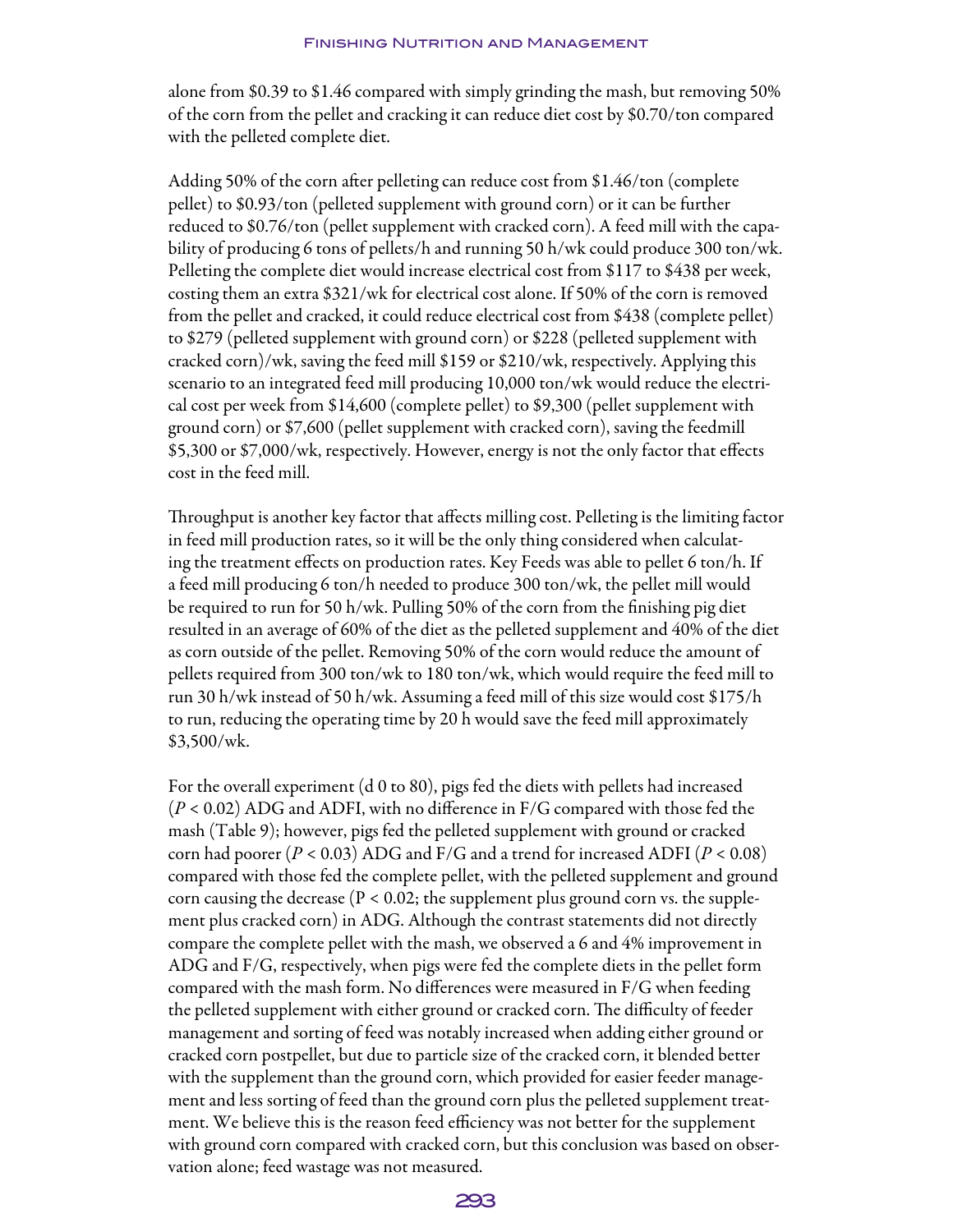No differences were found in HCW, backfat thickness, or percentage FFLI among treatments (Table 9). Pigs fed the pelleted treatments had reduced (*P* < 0.02) percentage yield compared with those fed the mash, and pigs fed the pelleted supplement with cracked corn had decreased (*P* < 0.002) percentage yield compared with pelleted supplement with ground corn. Pigs fed the complete diet had decreased (*P* < 0.03) loin depth compared with those fed the pellet supplement and corn either ground or cracked.

Pigs fed the pelleted diets had similar keratinization scores as those fed the mash diet (Table 10), but pigs fed the pelleted supplement plus corn had improved  $(P < 0.02)$ stomach keratinization scores, with a majority of this reduction caused by adding cracked corn postpellet (P < 0.004; pellet supplement plus ground corn vs. pellet supplement plus cracked corn). Pelleting the diet led to an increase  $(P < 0.05)$  in ulceration scores; however, these negative effects on ulcer scores were reduced (*P* < 0.001) by cracking 50% of the corn and adding it postpellet, which resulted in the lowest stomach ulcer scores.

In conclusion, pelleting the complete diet for nursery pigs improved efficiency of gain in 1 of the 2 experiments, but adding a percentage of the corn after pelleting is not a viable option for nursery pigs. In finishing pigs, pelleting the complete diet led to improvements in performance, but pelleting the diet increased feed mill energy consumption and increased the incidence of pars esophageal lesions in the stomach. The negative effects of pelleting on stomach morphology and feed mill cost were alleviated by cracking 50% of the corn and adding it postpellet. Although finishing pigs fed the cracked corn achieved maximum rates of gain, feed efficiency was reduced by 6% compared with pigs fed the complete pellet; therefore, due to high feed cost, feeding cracked corn is not a viable option unless it is necessary for mortality reasons or to meet production rates.

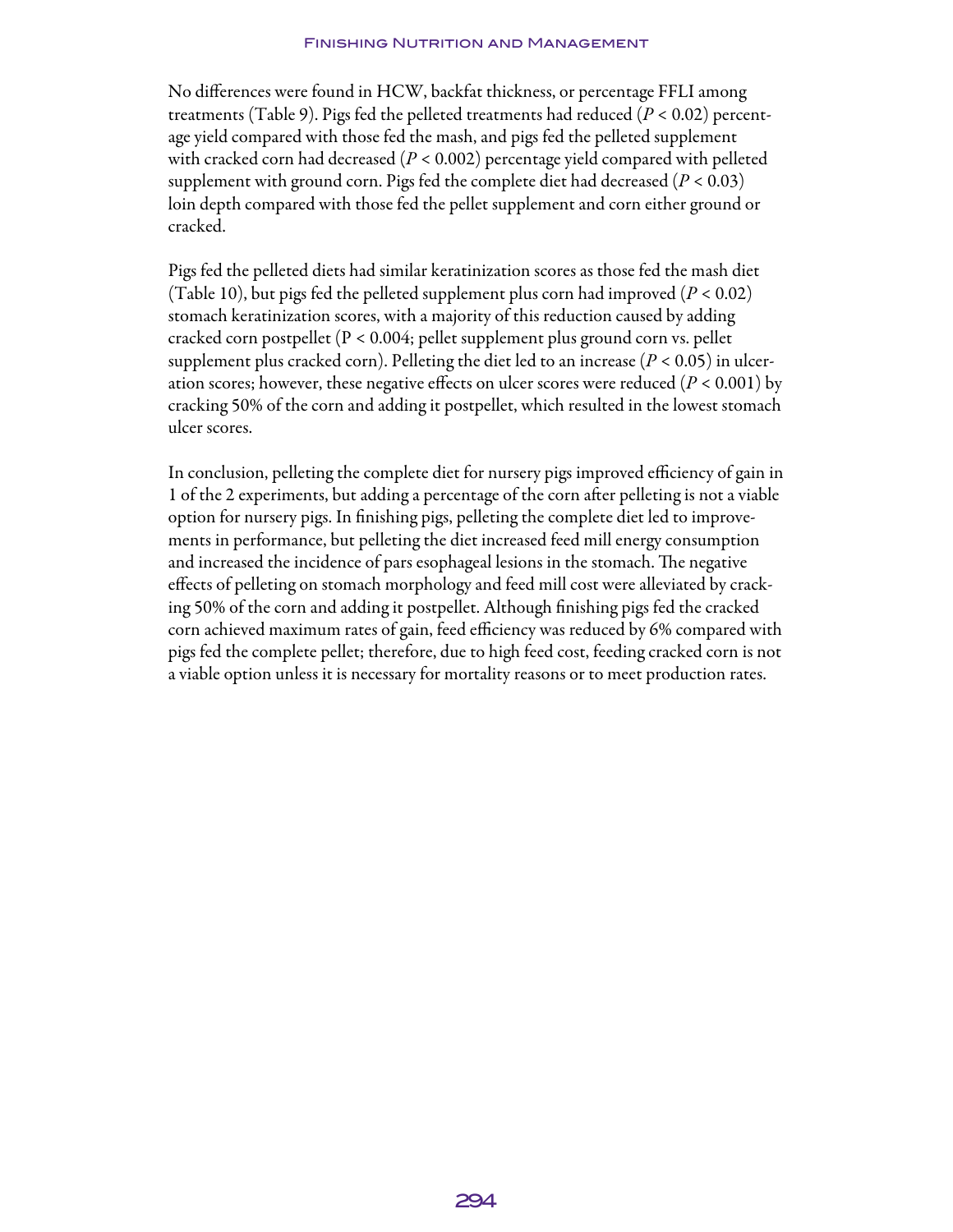| Item                                 | Phase 1 | Phase 2 |
|--------------------------------------|---------|---------|
| Ingredient, %                        |         |         |
| Corn                                 | 44.50   | 57.82   |
| Soybean meal (46.5% CP)              | 29.00   | 33.10   |
| Spray-dried whey                     | 15.00   |         |
| Spray-dried plasma                   | 2.50    |         |
| Menhaden fishmeal                    | 3.00    |         |
| Soybean oil                          | 3.00    | 5.00    |
| Monocalcium phosphate (21% P)        | 0.63    | 1.31    |
| Limestone                            | 0.86    | 1.11    |
| Salt                                 | 0.30    | 0.37    |
| L-Lysine HCl                         | 0.21    | 0.32    |
| DL-Methionine                        | 0.13    | 0.13    |
| L-Threonine                          | 0.03    | 0.10    |
| Vitamin premix                       | 0.25    | 0.25    |
| Mineral premix                       | 0.15    | 0.15    |
| Zinc oxide                           | 0.19    |         |
| Copper sulfate                       |         | 0.09    |
| Antibiotic <sup>3</sup>              | 0.25    | 0.25    |
| Calculated analysis, %               |         |         |
| Standardized ileal digestible lysine | 1.45    | 1.27    |
| Ca                                   | 0.82    | 0.78    |
| Available P                          | 0.43    | 0.35    |

Table 1. Composition of experimental diets (Exp.  $1^1$  and  $2^2$ ; as-fed basis)

1 Experimental treatments were fed as mash, pellets, and pellets with 100% of the corn (ground or cracked) blended into the diet after the rest of the formulation (the supplement) had been pelleted.

2 Experimental treatments were fed as mash, pellets, and pellets with 50% of the corn (ground or cracked) blended

into with the pelleted supplement.

 $^3{\rm To}$  provide 154 g/ton oxytetracycline and 154 g/ton neomycin.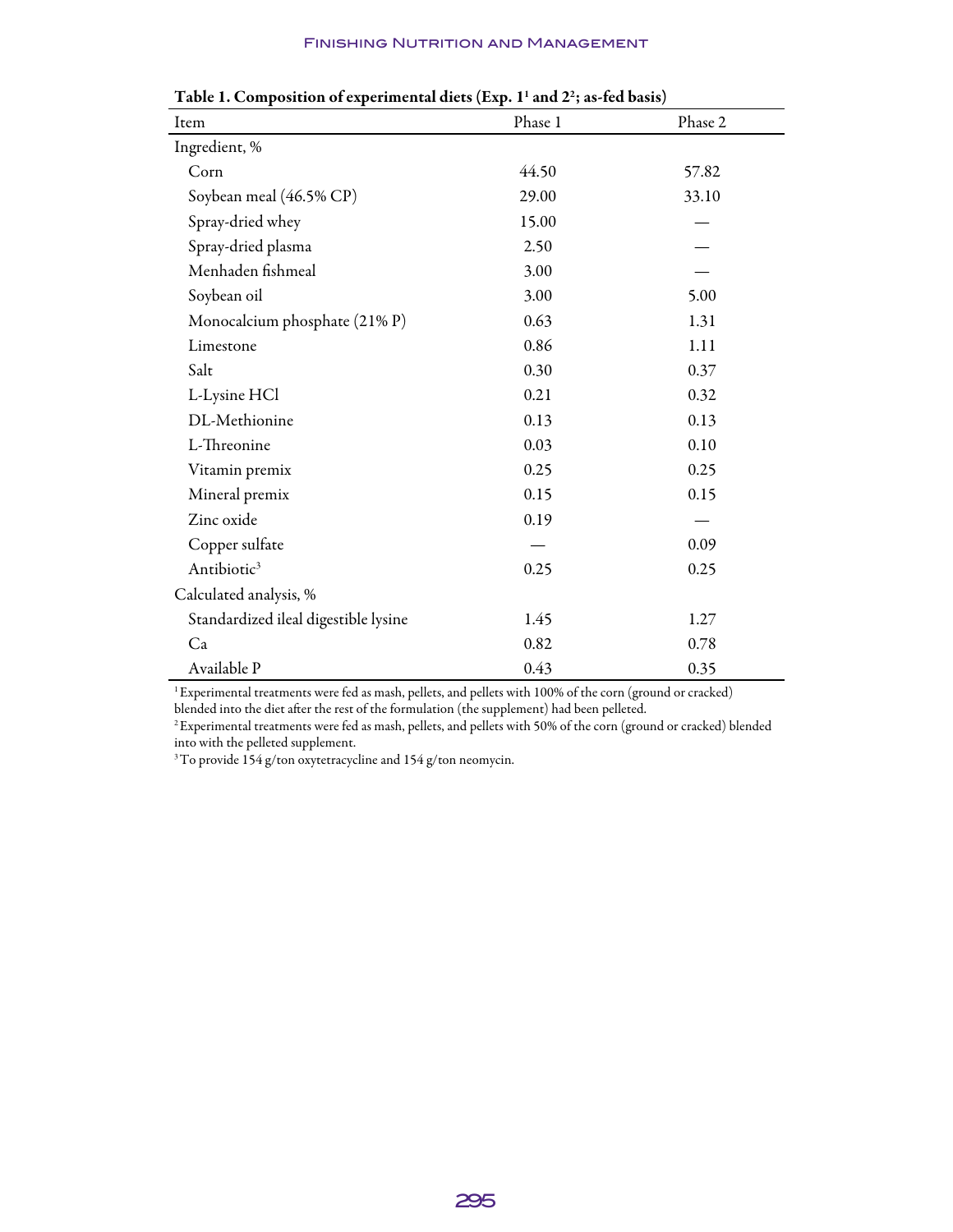| Item                                 | Phase 1 | Phase 2 | Phase 3 |
|--------------------------------------|---------|---------|---------|
| Ingredient, %                        |         |         |         |
| Corn                                 | 74.04   | 79.25   | 84.70   |
| Soybean meal (46.5% CP)              | 22.00   | 17.15   | 11.90   |
| Choice white grease                  | 1.00    | 1.00    | 1.00    |
| L-Lysine HCl                         | 0.35    | 0.34    | 0.35    |
| DL-Methionine                        | 0.074   | 0.070   | 0.048   |
| L-Threonine                          | 0.110   | 0.117   | 0.110   |
| L-Tryptophan                         | 0.019   | 0.023   | 0.037   |
| Monocalcium phosphate (21% P)        | 0.91    | 0.720   | 0.540   |
| Limestone                            | 1.08    | 0.91    | 0.89    |
| Salt                                 | 0.25    | 0.25    | 0.25    |
| Vitamin premix                       | 0.08    | 0.08    | 0.08    |
| Mineral premix                       | 0.04    | 0.04    | 0.04    |
| Antibiotic <sup>2</sup>              | 0.05    | 0.050   | 0.05    |
| Calculated analysis, %               |         |         |         |
| Standardized ileal digestible lysine | 1.00    | 0.88    | 0.76    |
| Ca                                   | 0.70    | 0.55    | 0.50    |
| Available P                          | 0.30    | 0.21    | 0.17    |

#### Table 2. Composition of experimental diets (Exp. 3; as-fed basis)<sup>1</sup>

1 Experimental treatments were fed as mash, pellets, and pellets with 50% of the corn (ground or cracked) blended into the diet after the rest of the formulation (the supplement) had been pelleted.

2 Provided (per kilogram of diet) 9.1 mg/kg of tylosin.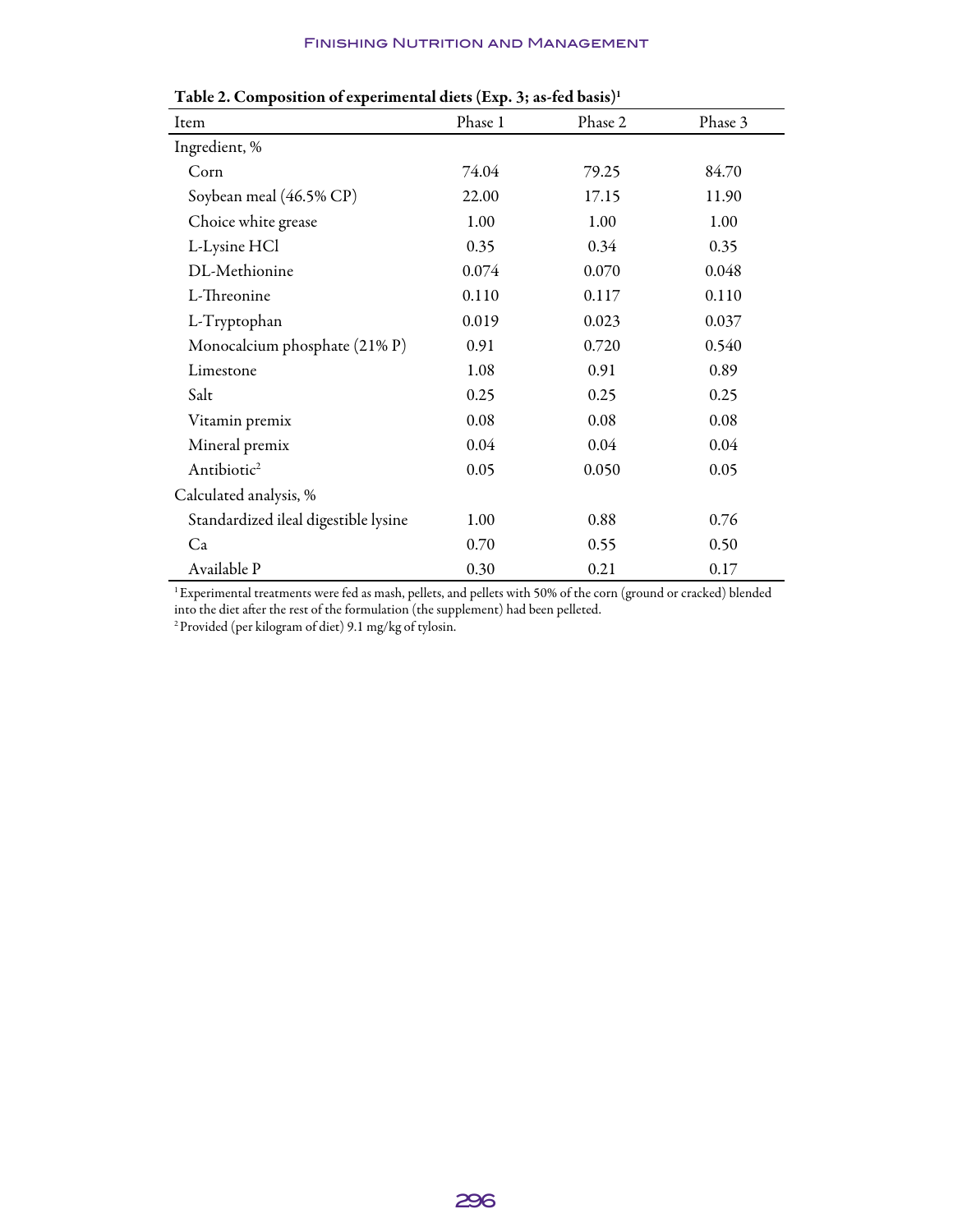| I able 3. Processing characteristics (Exp. 1) |                 |                   |                          |                           |  |  |  |  |
|-----------------------------------------------|-----------------|-------------------|--------------------------|---------------------------|--|--|--|--|
| Item                                          | Complete pellet | Supplement pellet | Ground corn <sup>1</sup> | Cracked corn <sup>1</sup> |  |  |  |  |
| Grinding                                      |                 |                   |                          |                           |  |  |  |  |
| Energy, kWh/t                                 | $N/A^2$         | N/A               | 6.8                      | 0.9                       |  |  |  |  |
| Production rate, t/h                          | N/A             | N/A               | 1.1                      | 4.3                       |  |  |  |  |
| Particle size                                 |                 |                   |                          |                           |  |  |  |  |
| $\text{dgw}, \mu \text{m}^3$                  | N/A             | N/A               | 618                      | 3,444                     |  |  |  |  |
| sgw, $\mu m^4$                                | N/A             | N/A               | 2.16                     | 1.4                       |  |  |  |  |
| Pelleting                                     |                 |                   |                          |                           |  |  |  |  |
| Phase 2                                       |                 |                   |                          |                           |  |  |  |  |
| Energy, kWh/ton                               | 14.3            | 13.0              | N/A                      | N/A                       |  |  |  |  |
| Production rate, ton/h                        | 0.75            | 0.85              | N/A                      | N/A                       |  |  |  |  |
| PDI, $\%$ <sup>5</sup>                        | 97              | 98                | N/A                      | N/A                       |  |  |  |  |
| Phase 3                                       |                 |                   |                          |                           |  |  |  |  |
| Energy, kWh/ton                               | 13.3            | 13.0              | N/A                      | N/A                       |  |  |  |  |
| Production rate, ton/h                        | 0.83            | 0.85              | N/A                      | N/A                       |  |  |  |  |
| $PDI, \%$ <sup>5</sup>                        | 87              | 94                | N/A                      | N/A                       |  |  |  |  |

#### Table 3. Processing characteristics (Exp. 1)

1 Corn was milled using a three-high roller mill (Model K, Roskamp Manufacturing, Cedar Falls, IA).

<sup>2</sup> Not applicable.

<sup>3</sup> Geometric mean particle size.

4 Log normal standard deviation.

<sup>5</sup> Pellet durability index.

|                             | ັ        | ັ        |                    |                     |           | $\cdot$ . $\cdot$ |                        |       |
|-----------------------------|----------|----------|--------------------|---------------------|-----------|-------------------|------------------------|-------|
|                             | Complete | Complete | Ground<br>$corr +$ | Cracked<br>$corr +$ |           |                   | Contrasts <sup>2</sup> |       |
| Item                        | mash     | pellet   | supplement         | supplement          | <b>SE</b> |                   | 2                      | 3     |
| Energy kWh/ton <sup>3</sup> | 3.5      | 17.3     | 9.9                | 7.3                 |           |                   |                        |       |
| $d0$ to 28                  |          |          |                    |                     |           |                   |                        |       |
| ADG, lb                     | 1.09     | 1.04     | 0.98               | 0.93                | 0.03      | 0.001             | 0.01                   | 0.11  |
| ADFI, lb                    | 1.45     | 1.37     | 1.43               | 1.43                | 0.03      | 0.16              | 0.10                   | 0.93  |
| F/G                         | 1.33     | 1.32     | 1.46               | 1.55                | 0.06      | 0.001             | 0.001                  | 0.001 |
| Final BW, lb                | 46.0     | 44.5     | 43.0               | 41.5                | 0.3       | 0.001             | 0.01                   | 0.11  |

#### Table 4. Effects of replacing 100% of ground corn in pellets with cracked corn in nursery pig diets  $(Exp. 1)^1$

<sup>1</sup> A total 144 pigs (PIC TR4 × 1050, average initial BW of 16.5 lb) were used in the 28-d growth assay with 6 pigs per pen and 6 pens per treatment.

<sup>2</sup> Contrast were: (1) mash vs. treatments with pellets, (2) complete pellets vs. pellet supplement with ground or cracked corn, and (3) ground corn plus pellet supplement vs. cracked corn plus pellet supplement.

 $3$  Energy (kWh/ton) = (corn % \* grinding energy (kWh/ton)) + (supplement % \* pelleting energy (kWh/ton)).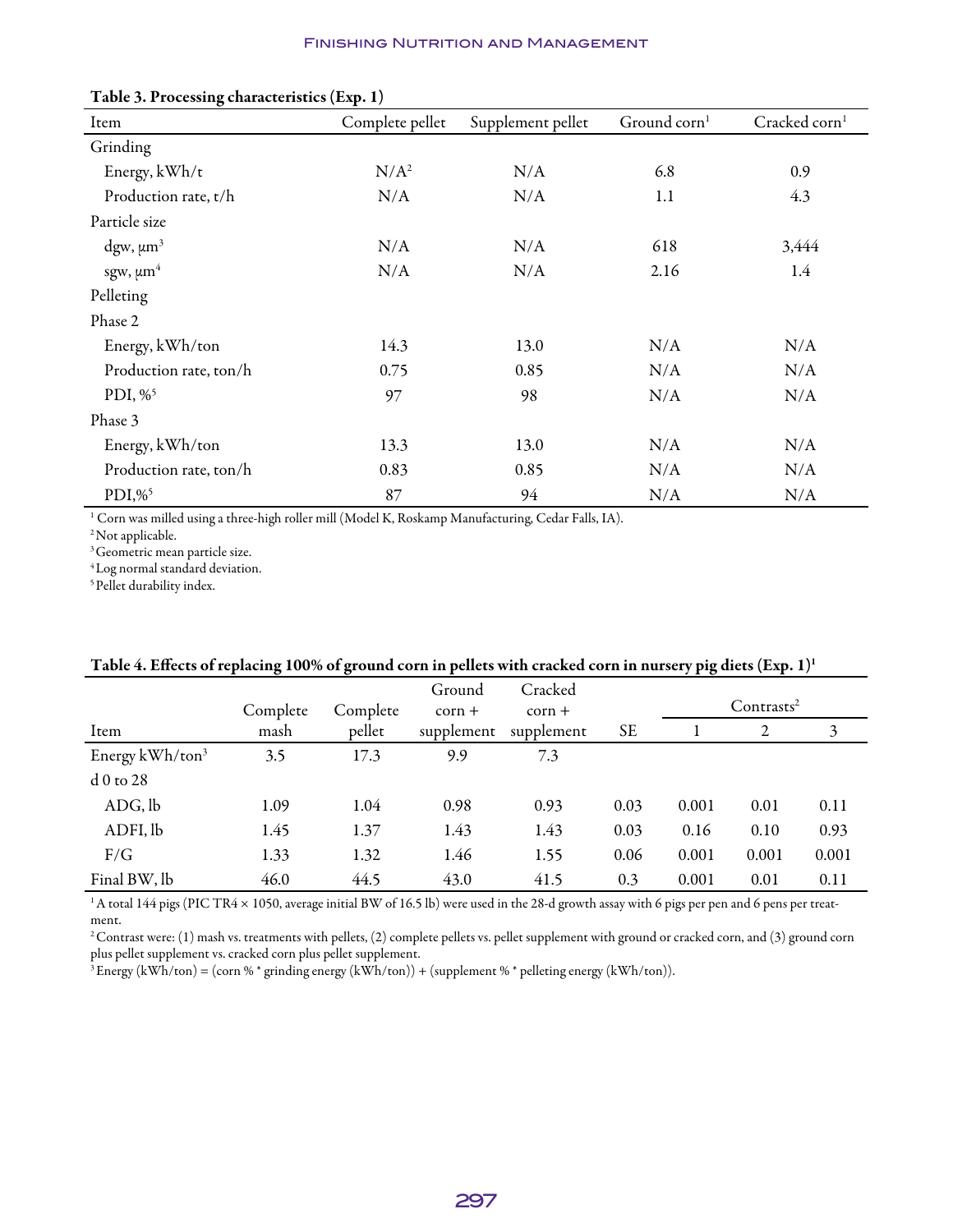| Table 5. Processing characteristics (Exp. 2) |                 |                   |                        |                           |  |  |  |  |
|----------------------------------------------|-----------------|-------------------|------------------------|---------------------------|--|--|--|--|
| Item                                         | Complete pellet | Supplement pellet | Ground $\text{corn}^1$ | Cracked corn <sup>2</sup> |  |  |  |  |
| Grinding                                     |                 |                   |                        |                           |  |  |  |  |
| Energy, kWh/ton                              | $N/A^3$         | N/A               | 8.20                   | 0.99                      |  |  |  |  |
| Production rate, ton/h                       | N/A             | N/A               | 2.30                   | 5.01                      |  |  |  |  |
| Particle size                                |                 |                   |                        |                           |  |  |  |  |
| $\text{dgw}, \mu \text{m}^4$                 | N/A             | N/A               | 445                    | 2,412                     |  |  |  |  |
| sgw, $\mu m^5$                               | N/A             | N/A               | 2.63                   | 2.14                      |  |  |  |  |
| Pelleting                                    |                 |                   |                        |                           |  |  |  |  |
| Phase 2                                      |                 |                   |                        |                           |  |  |  |  |
| Energy, kWh/ton                              | 6.20            | 5.51              | N/A                    | N/A                       |  |  |  |  |
| Production rate, ton/h                       | 1.55            | 1.46              | N/A                    | N/A                       |  |  |  |  |
| PDI, % <sup>6</sup>                          | 96.6            | 96.7              | N/A                    | N/A                       |  |  |  |  |
| Modified PDI, %7                             | 95.8            | 95.8              | N/A                    | N/A                       |  |  |  |  |
| Phase 3                                      |                 |                   |                        |                           |  |  |  |  |
| Energy, kWh/ton                              | 10.08           | 10.25             | N/A                    | N/A                       |  |  |  |  |
| Production rate, ton/h                       | 1.00            | 1.00              | N/A                    | N/A                       |  |  |  |  |
| PDI, $\%^6$                                  | 88.9            | 90.5              | N/A                    | N/A                       |  |  |  |  |
| Modified PDI, %7                             | 82.6            | 86.1              | N/A                    | N/A                       |  |  |  |  |

#### Table 5. Processing characteristics (Exp. 2)

<sup>1</sup> Corn was milled using a hammer mill (Jacobson P240D) with a screen size of 1/8 in. (teardrop full circle screen).

<sup>2</sup> Corn was milled using a three-high roller mill (Model K, Roskamp Manufacturing, Cedar Falls, IA).

<sup>3</sup> Not applicable.

4 Geometric mean particle size.

5 Log normal standard deviation.

6 Pellet durability index.

7 Modified by adding 5 ½-in. hexagonal nuts prior to tumbling.

#### Table 6. Effects of replacing 50% of ground corn in pellets with cracked corn in nursery pig diets (Exp. 2)

|                             | Complete | Complete | Ground corn<br>+ pelleted | Cracked<br>$corr +$<br>pelleted |           |      | Contrasts <sup>2</sup> |      |
|-----------------------------|----------|----------|---------------------------|---------------------------------|-----------|------|------------------------|------|
| Item                        | mash     | pellet   | supplement                | supplement                      | <b>SE</b> |      | 2                      | 3    |
| Energy kWh/ton <sup>3</sup> | 4.2      | 12.3     | 9.98                      | 8.1                             |           |      |                        |      |
| $d0$ to 28                  |          |          |                           |                                 |           |      |                        |      |
| ADG, lb                     | 1.12     | 1.10     | 1.07                      | 1.04                            | 0.03      | 0.03 | 0.12                   | 0.26 |
| ADFI, lb                    | 1.56     | 1.45     | 1.63                      | 1.62                            | 0.04      | 0.96 | 0.001                  | 0.78 |
| F/G                         | 1.39     | 1.32     | 1.52                      | 1.56                            | 0.03      | 0.01 | 0.001                  | 0.25 |
| Final BW, lb                | 48.03    | 47.09    | 46.18                     | 45.61                           | 1.29      | 0.03 | 0.14                   | 0.53 |

<sup>1</sup> A total 224 pigs (PIC TR4 × 1050, average initial BW of 16.5 lb) were used in the 28-d growth assay with 7 pigs per pen and 8 pens per treatment.

<sup>2</sup> Contrasts were: (1) mash vs. treatments with pellets, (2) complete pellets vs. pellet supplement with ground or cracked corn, and (3) ground corn plus pelleted supplement vs. cracked corn plus pelleted supplement.

 $3$  Energy (kWh/ton) = (corn % \* grinding energy (kWh/ton)) + (supplement % \* pelleting energy (kWh/ton)).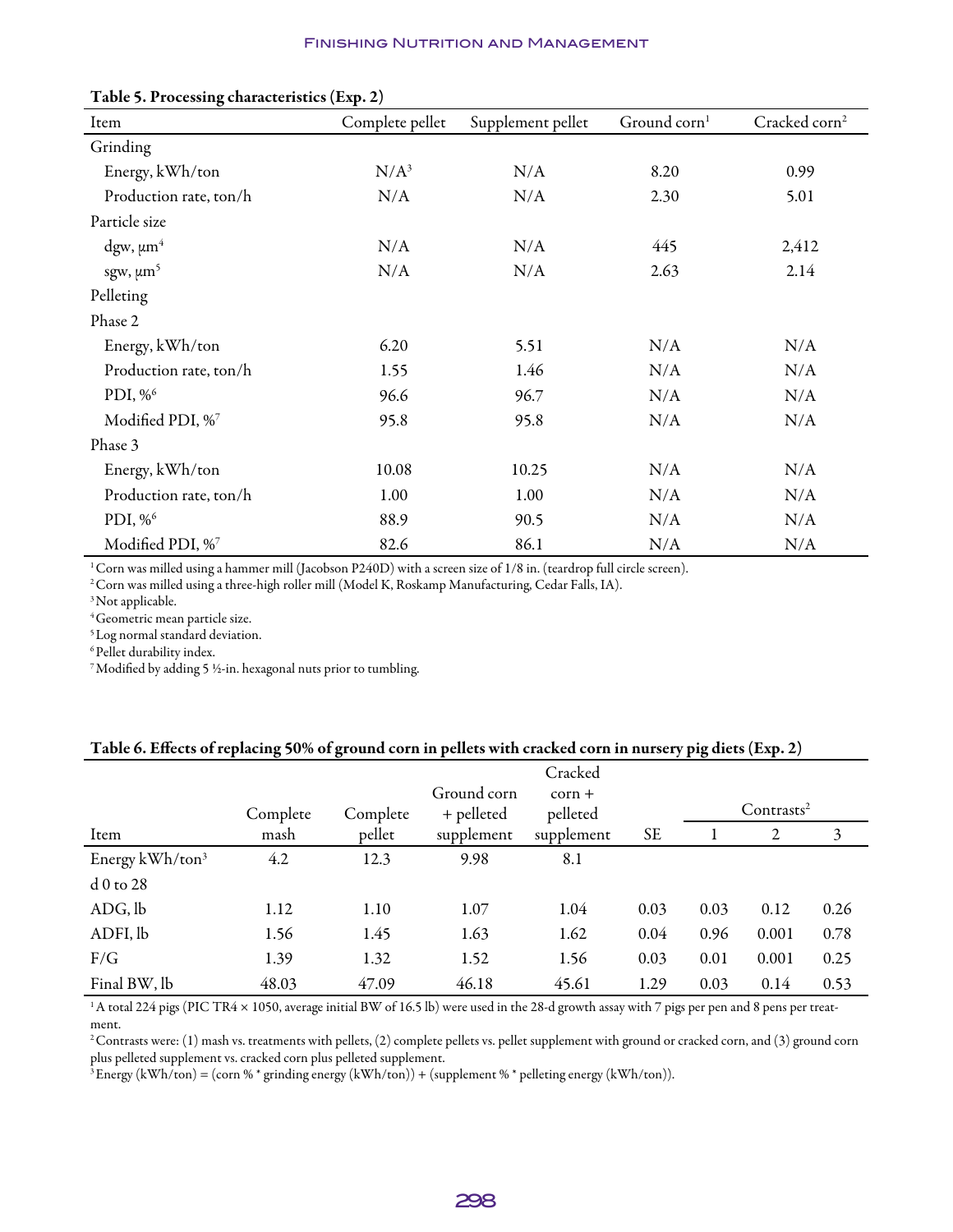| <b>TT</b>              | $\mathbf{r}$<br>$\overline{\phantom{a}}$ |                      |                 |                            |
|------------------------|------------------------------------------|----------------------|-----------------|----------------------------|
| Item                   | Complete<br>pellet                       | Supplement<br>pellet | Ground corn $1$ | Cracked<br>$\text{corn}^2$ |
| Grinding               |                                          |                      |                 |                            |
| Energy, kWh/ton        | $N/A^3$                                  | N/A                  | 6.95            | 0.76                       |
| Production rate, ton/h | N/A                                      | N/A                  | 6.0             | 13.2                       |
| dgw, $\mu m^4$         | N/A                                      | N/A                  | 493             | 2,841                      |
| sgw, $\mu m^5$         | N/A                                      | N/A                  | 2.64            | 1.97                       |
| Pelleting              |                                          |                      |                 |                            |
| Energy, kWh/ton        | 15.27                                    | 13.91                | N/A             | N/A                        |
| Production rate, ton/h | 6.05                                     | 5.98                 | N/A             | N/A                        |
| PDI, %6                | 89.3                                     | 90.4                 | N/A             | N/A                        |
| Modified PDI, %7       | 84.9                                     | 85.5                 | N/A             | N/A                        |

| Table 7. Processing characteristics of grinding or cracking corn and pelleting the |
|------------------------------------------------------------------------------------|
| complete diet or supplement (Exp. 3)                                               |

 $1$  Corn was milled using a hammer mill (JacobseenP24209 Series 2) with a screen size of 1/8 in. (full circle screen).

<sup>2</sup> Corn was milled using a two-high roller mill (Ferrell Ross  $10 \times 30$ , Hereford, TX).

<sup>3</sup> Not applicable.

4 Geometric mean particle size.

5 Log normal standard deviation.

6 Pellet durability index.

7 Modified by adding 5 ½-in. hexagonal nuts prior to tumbling.

|                                      | Complete | Complete | Ground corn<br>+ pelleted | Cracked corn<br>+ pelleted |
|--------------------------------------|----------|----------|---------------------------|----------------------------|
| Item                                 | mash     | pellet   | supplement                | supplement                 |
| Energy, kWh/ton <sup>1</sup>         | 5.5      | 20.8     | 13.3                      | 10.9                       |
| Electrical cost, \$/ton <sup>2</sup> | 0.39     | 1.46     | 0.93                      | 0.76                       |
| Hammer mill                          | 0.39     | 0.39     | 0.39                      | 0.20                       |
| Roller mill                          | 0.00     | 0.00     | 0.00                      | 0.02                       |
| Pellet mill                          | 0.00     | 1.07     | 0.54                      | 0.54                       |
|                                      |          |          |                           |                            |

#### Table 8. Electrical consumption and cost for experimental treatments (Exp. 3)

<sup>1</sup> Energy (kWh/ton) = (corn % \* grinding energy (kWh/ton)) + (supplement % \* pelleting energy (kWh/ton)). 2 Energy cost was based on \$0.07/kWh.